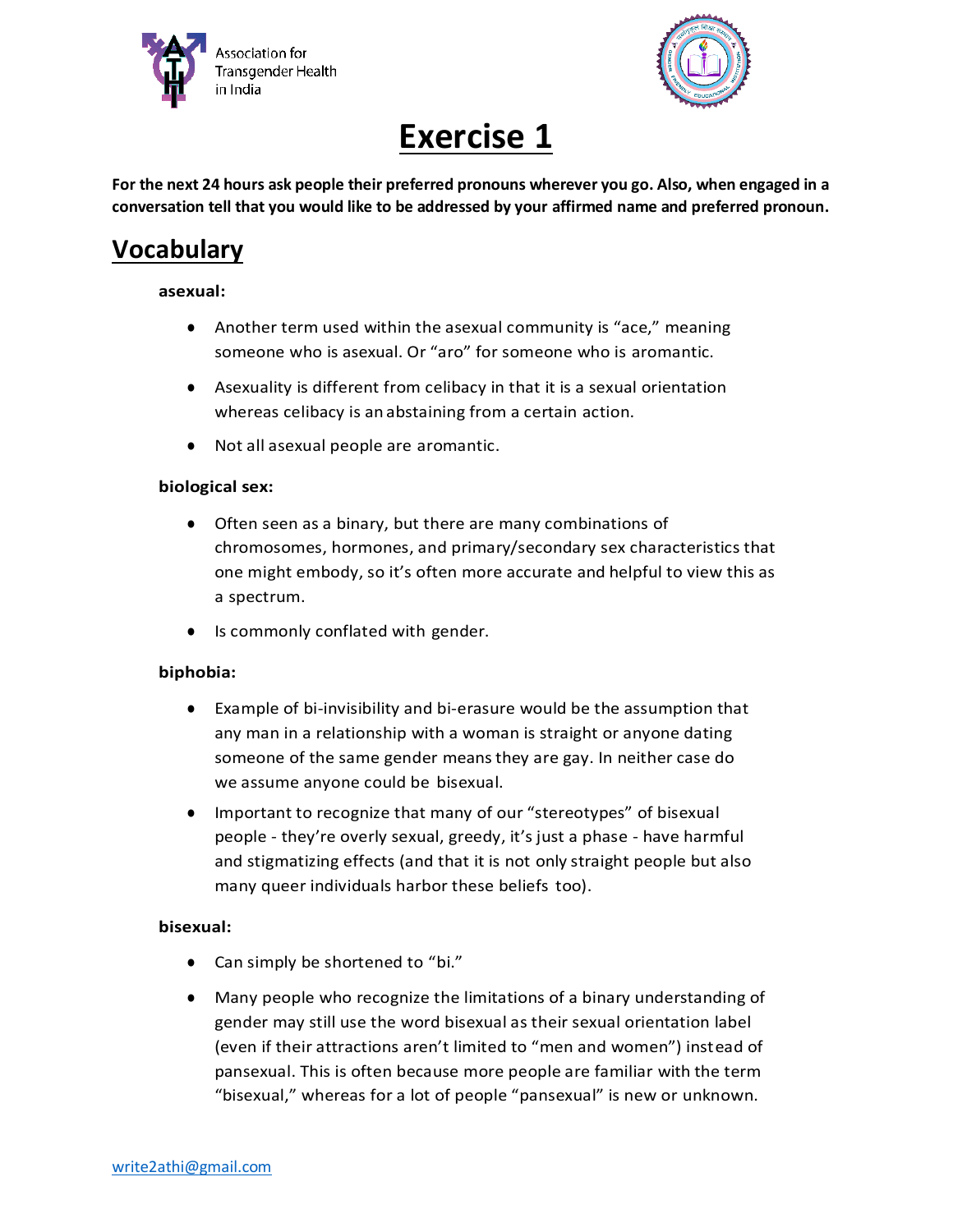



# **cisgender:**

● "Cis" is a latin prefix that means "on the same side [as]" or "on this side [of]."

# **coming out:**

● A popular misconception is this happens once. Coming out is, however, a continuous, lifelong process. Everyday, all the time, one has to evaluate and reevaluate who they are comfortable coming out to, if it is safe, and what the consequences might be.

#### **gay**:

● "Gay" is a word that's had many different meanings throughout time. In the 12th century is meant "happy," in the 17th century it was more commonly used to mean "immoral" (describing a loose and pleasureseeking person), and by the 19th it meant a female prostitute (and a "gay man" was a guy who had sex with female prostitutes a lot). It wasn't until the 20th century that it started to mean what it means today. Interesting, right?

#### **genderqueer:**

- The "queer" aspect of "genderqueer" is the reclaimed, affirmative, empowering usage of "queer." This is not a slur or derogatory term.
- As an umbrella term, "genderqueer" shows up in a lot of different ways, many of which have their own label. For example, genderqueer might be combined aspects of man and woman and other identities (bigender, pangender); not having a gender or identifying with a gender (genderless, agender); moving between genders (genderfluid); third gender or other-gendered

#### **homophobia:**

- The term can be extended to bisexual and transgender people as well; however, the terms biphobia and transphobia are used to emphasize the specific biases against individuals of bisexual and transgender communities.
- May be experienced inwardly by someone who identifies as queer (internalized homophobia).

#### **homosexual:**

● Until 1973 "Homosexuality" was classified as a mental disorder in the DSM Diagnostic and Statistical Manual of Mental Disorders. This is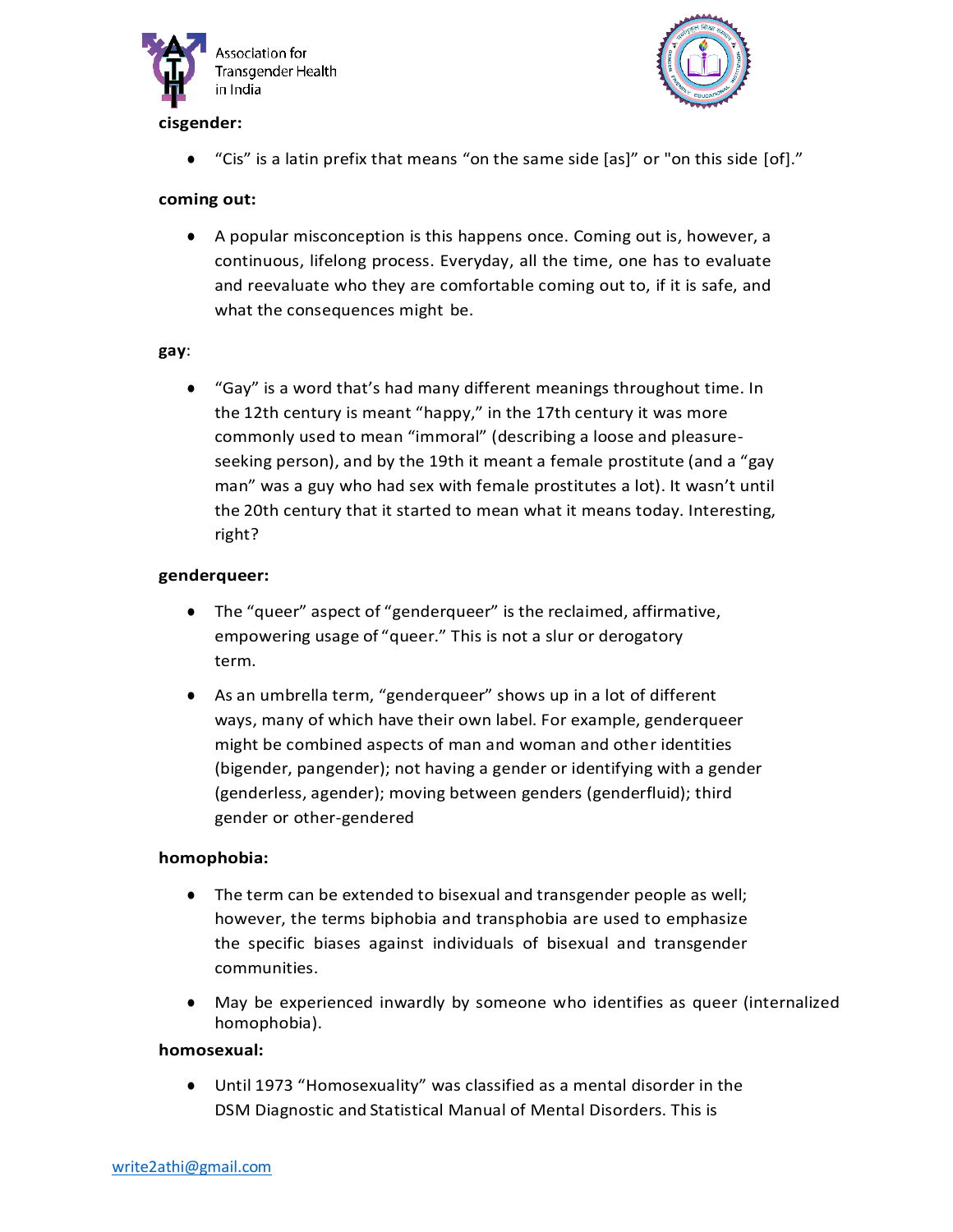

ssociation for Transgender Health in India



just one of the reasons that there are such heavy negative and clinical connotations with this term.

There are different connotations to the word homosexual than there are to gay/lesbian individuals for both straight and queer people. There was a study done prior to the repeal of Don't Ask, Don't Tell about peoples' feelings towards open queer service members. When asked, "How do you feel about open gay and lesbian service members," there was about 65% support (at the time)." When the question was changed to, "How do you feel about open homosexual service members," the same demographic of people being asked support drops  $^{\sim}20\%$ .

#### **intersex:**

● Often seen as a problematic condition when babies or young children are identified as intersex, it was for a long term considered an "emergency" and something that doctors moved to "fix" right away in a newborn child. There has been increasing advocacy and awareness brought to this issue and many individuals advocate that intersex individuals should be allowed to remain intersex past infancy and to not treat the condition as an issue or medical emergency.

#### **lesbian:**

- The term lesbian is derived from the name of the Greek island of Lesbos and as such is sometimes considered a Eurocentric category that does not necessarily represent the identities of Black women and other non-European ethnic groups.
- While many women use the term lesbian, many women also will describe themselves as gay, this is a personal choice. Many prefer the term gay because it is most often used as an adjective.

#### **LGBTQ; GSM; DSG:**

- **•** There is no "correct" initialism or acronym  $-$  what is preferred varies by person, region, and often evolves over time.
- The efforts to represent more and more identities led to some folks describe the ever-lengthening initialism as "Alphabet Soup," which was part of the impetus for GSM and DSG.

#### **passing:**

● Passing is a controversial term because it often is focusing on the person who is observing or interacting with the individual who is "passing" and